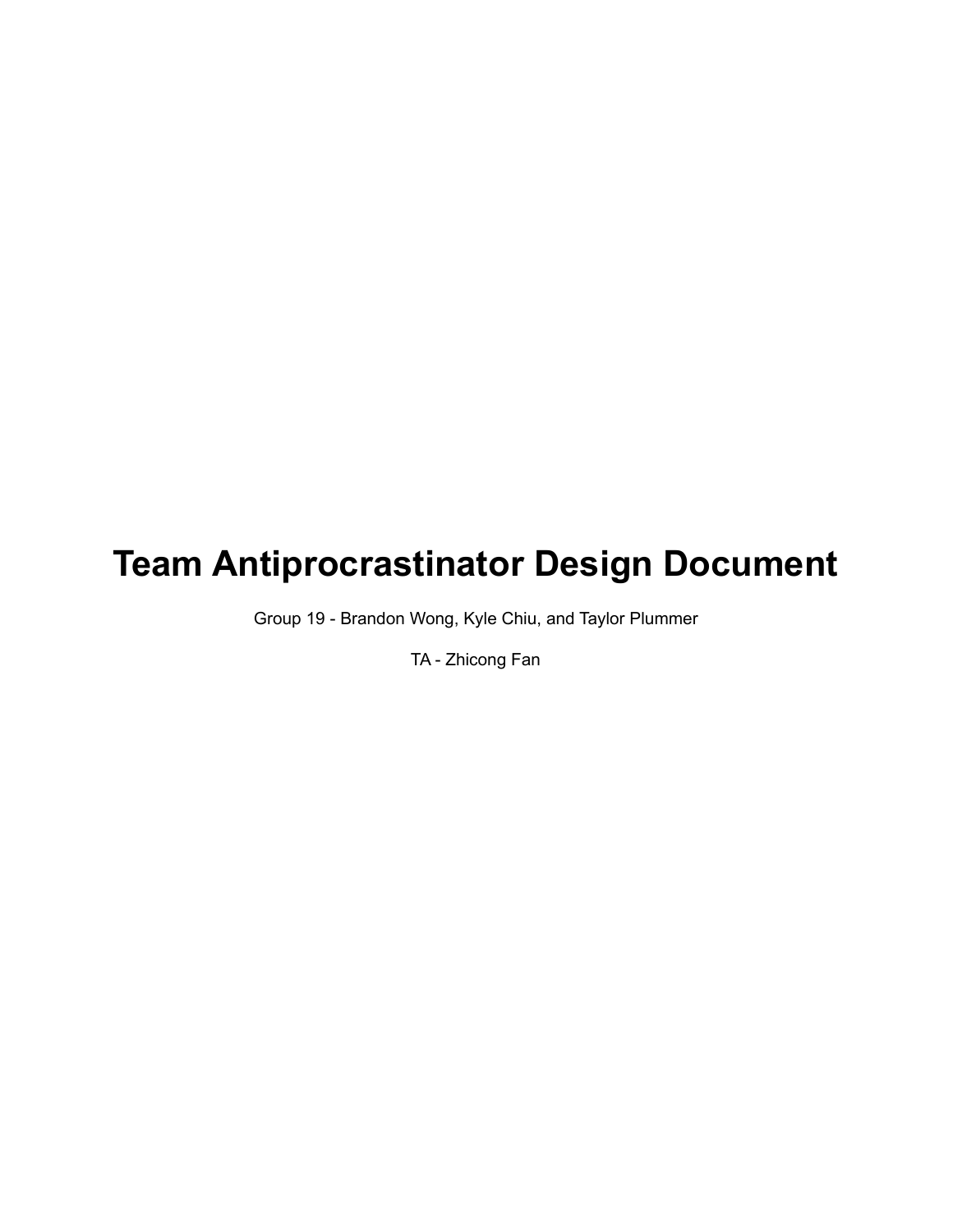## **Introduction**

#### **Problem**

Procrastination has been a huge hurdle in the lives of many students and workers. While some people have the self-discipline to get work done, many people like our group aren't great at staying focused. Some of our members have participated in procrastination and have also had firsthand experience of the consequences of procrastination (e.g. all-nighters, lower grades). Many procrastinators like ourselves push school and work to the side and instead pursue various forms of entertainment, such as computer games or internet videos, in order to avoid doing work. This forces procrastinators to put off their assignments until the deadline, to which they are forced to cram a few days' worth of work into a few hours, which consequently means that the procrastinator will be physically and mentally exhausted, and the work completed will be of mediocre quality at best.

#### **Solution**

The solution is to make procrastinating harder. Specifically, we will be hindering the access of any websites or computer programs that the user has blacklisted. There are browser extensions that can block websites, but those just leave the user waiting in anticipation until their websites are unblocked when the timer ends. Our goal is to use a wireless, battery-powered watch with an integrated speaker that, upon receiving a signal from the computer that the user is using blacklisted sites/programs, continuously plays an annoying sound until said sites/programs are closed. This watch consists of a few components in order for it to work:

- Computer software that detects what programs are being run and what websites are currently open
- A Bluetooth module that will receive signals from the user's computer
- A sound-emitting device (i.e. a piezo buzzer)
- A small microcontroller that handles the signals from the Bluetooth module
- Power circuit for handling the different voltages and charging

#### **Visual Aid**



### **Visual Aid**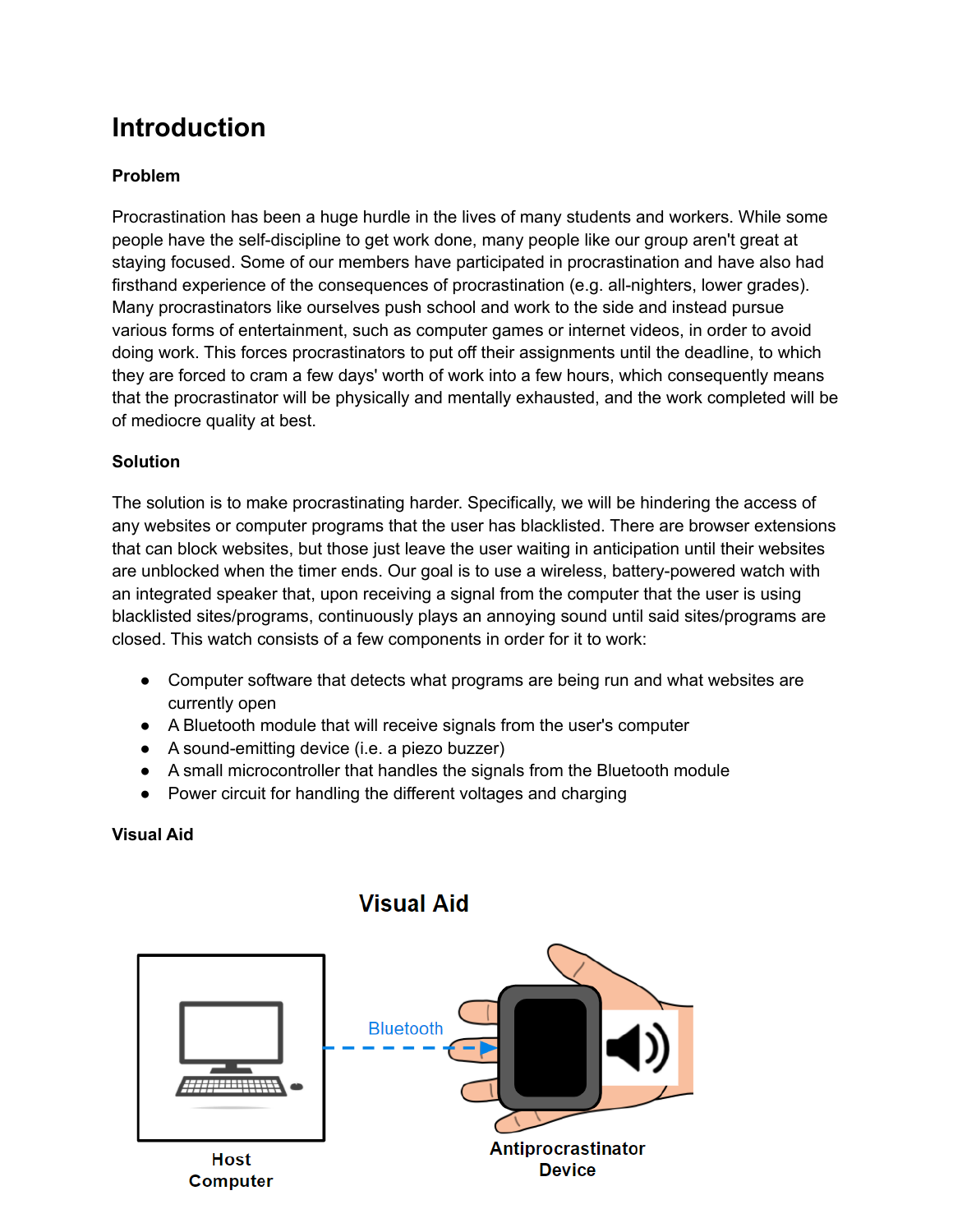#### **High-Level Requirements**

- The watch must be able to wirelessly connect to the computer via Bluetooth.
- The watch's output must be noticeable/annoying to the user for the watch to be effective at deterring procrastination (between 40-60 dB).
- The delay between opening/closing a blacklisted website and the watch buzzer turning on/off should be small (less than 6 seconds).

## **Design**

#### **Block Diagram**



#### **Block Diagram**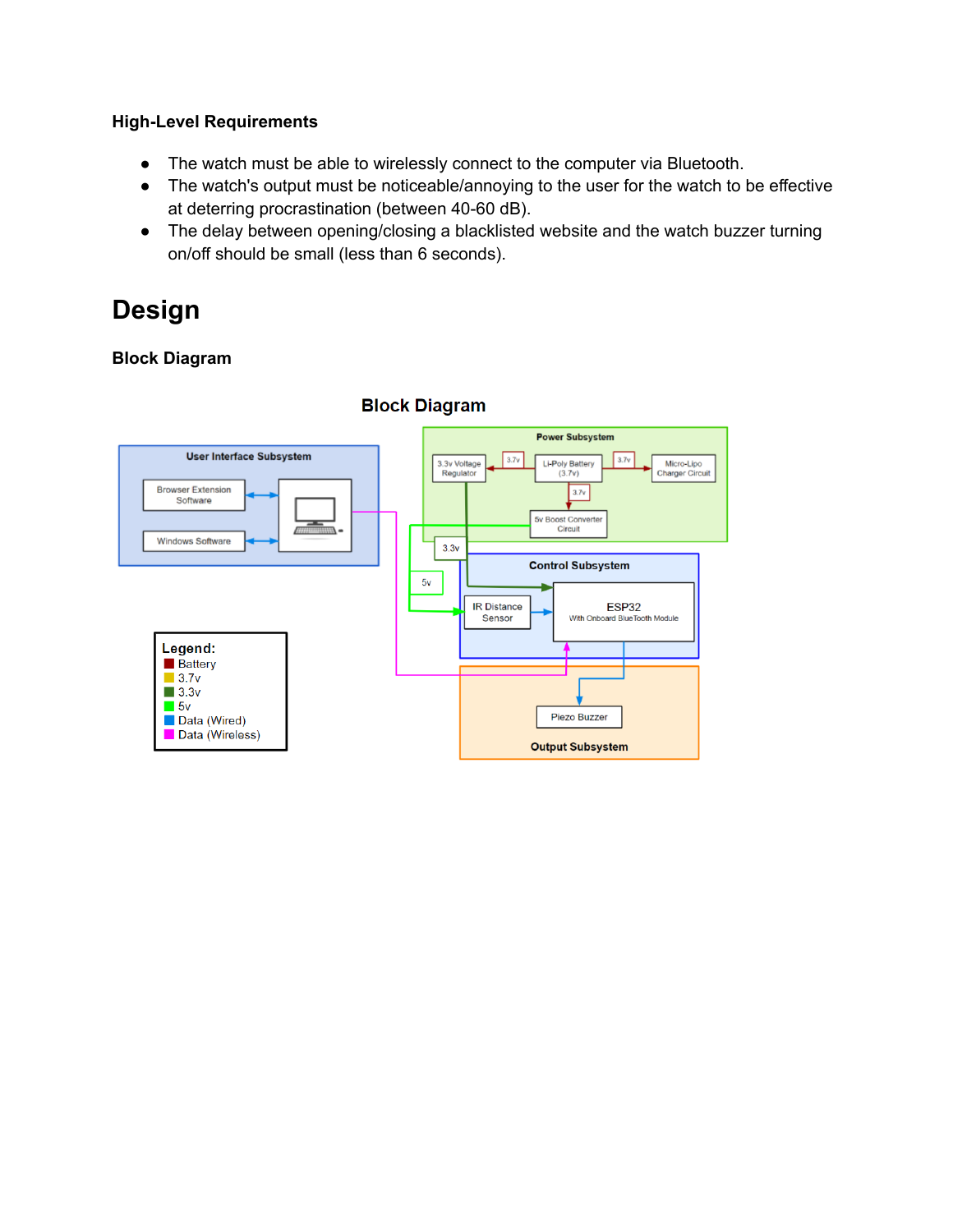#### **Circuit Schematic**



#### **Windows Software Flowchart**

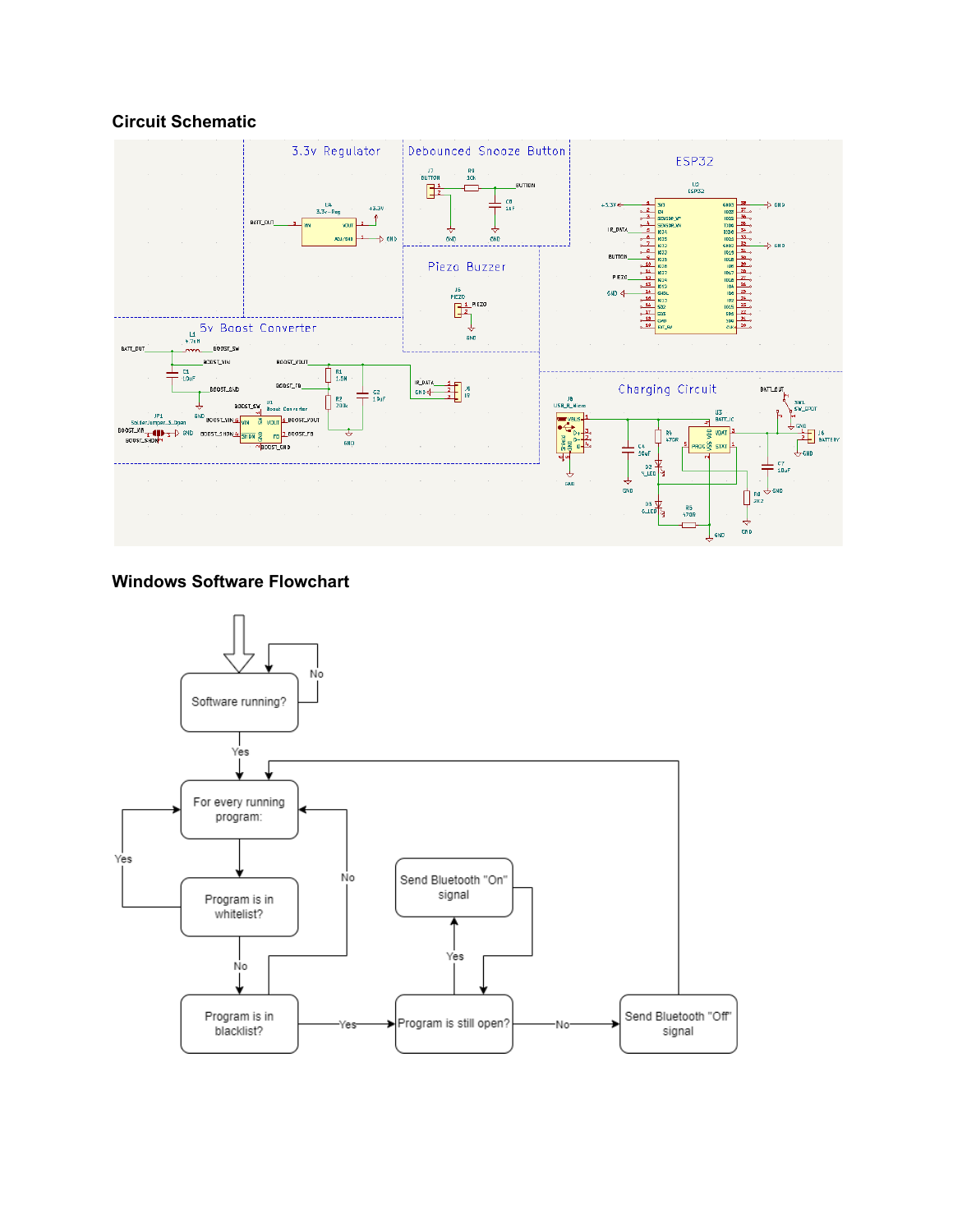#### **Browser Extension Software Flowchart**



#### **Subsystem Overview**

#### **Power Subsystem**

The Power Subsystem provides all of the power for all of the components in our device. Using the 3.7v battery, 5v boost converter and the 3.3v voltage regulator, the Power Subsystem is able to provide all of the necessary voltages that the various components in our device use. The Power Subsystem connects to the Control Subsystem by providing 3.3v to the ESP32. It also connects to the Control Subsystem by providing 5v to the IR sensor.

#### **Control Subsystem**

The Control Subsystem receives any Bluetooth data coming from the host computer so it knows what to tell the microcontroller (e.g. to turn the piezo buzzer on/off). The Bluetooth module in the Control Subsystem gets the Bluetooth data, and then relays it to the board microcontroller. The Control Subsystem connects to the Output Subsystem by the board microcontroller generating a 1000 Hz square wave, which is sent to the piezo buzzer in the Output Subsystem. It will send this wave while the website/program stays open until 3 minutes have passed, where it will stop and wait for another 3 minutes before sending the signal again for another 3 minutes if the website/program continues to stay open. There will also be an IR sensor that connects with the ESP32 microcontroller and it will detect a user at the desk and if the user is absent for a certain amount of time the ESP32 will send the square wave to the buzzer.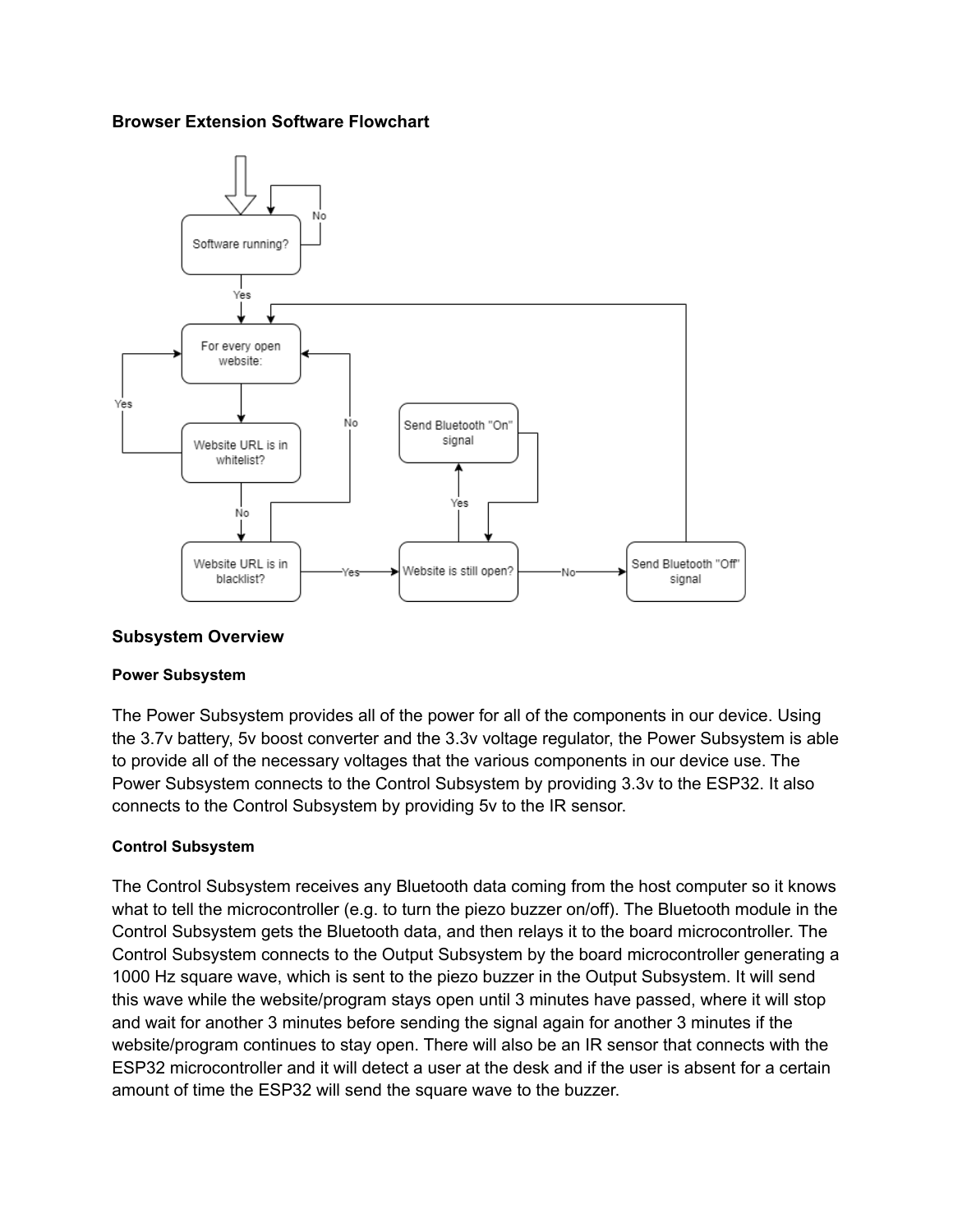#### **Output Subsystem**

The Output Subsystem receives waves from the board microcontroller and plays it out loud via the piezo buzzer in the Output Subsystem. The Output Subsystem's main function is to annoy the user (via the loud piezo buzzer) whenever a blacklisted website/program is opened, and it keeps playing until the blacklisted websites/programs are closed. The effectiveness of our project depends on the Output Subsystem.

#### **User Interface Subsystem**

The User Interface Subsystem reads programs and websites running on the user's host computer. The user can whitelist/blacklist websites/programs via Windows software and browser extension software. The detection of blacklisted websites/programs and the user interface to add websites/programs to the blacklist/whitelist is provided by the software in the User Interface Subsystem. When the software detects a blacklisted website/program running, it sends a wireless signal via Bluetooth to our device's Bluetooth module, which is how the User Interface Subsystem connects with the Control Subsystem.

#### **Subsystem Requirements**

#### **Power Subsystem**

| <b>Requirements</b>                                                                              | <b>Verification</b>                                                                                                                                                                                                                                                   |
|--------------------------------------------------------------------------------------------------|-----------------------------------------------------------------------------------------------------------------------------------------------------------------------------------------------------------------------------------------------------------------------|
| The Power Subsystem must be able to<br>supply 3.7V from the battery once it has been<br>charged. | Use an oscilloscope to determine voltage<br>across battery                                                                                                                                                                                                            |
| The Power Subsystem must be able to<br>supply at least 3.3V to power ESP-32.                     | 1A. Connect battery to 3.3 voltage regulator<br>input.<br>1B. Connect 3.3V regulator output to ESP-32<br>input.<br>2A. Use an oscilloscope to determine voltage<br>between regulator and ESP-32. If the red light<br>comes on on the ESP-32 it is receiving<br>power. |
| The Power Subsystem must be able to<br>supply at minimum 4V and at maximum 7V to                 | 1A. Connect battery to 5V boost converter<br>input.                                                                                                                                                                                                                   |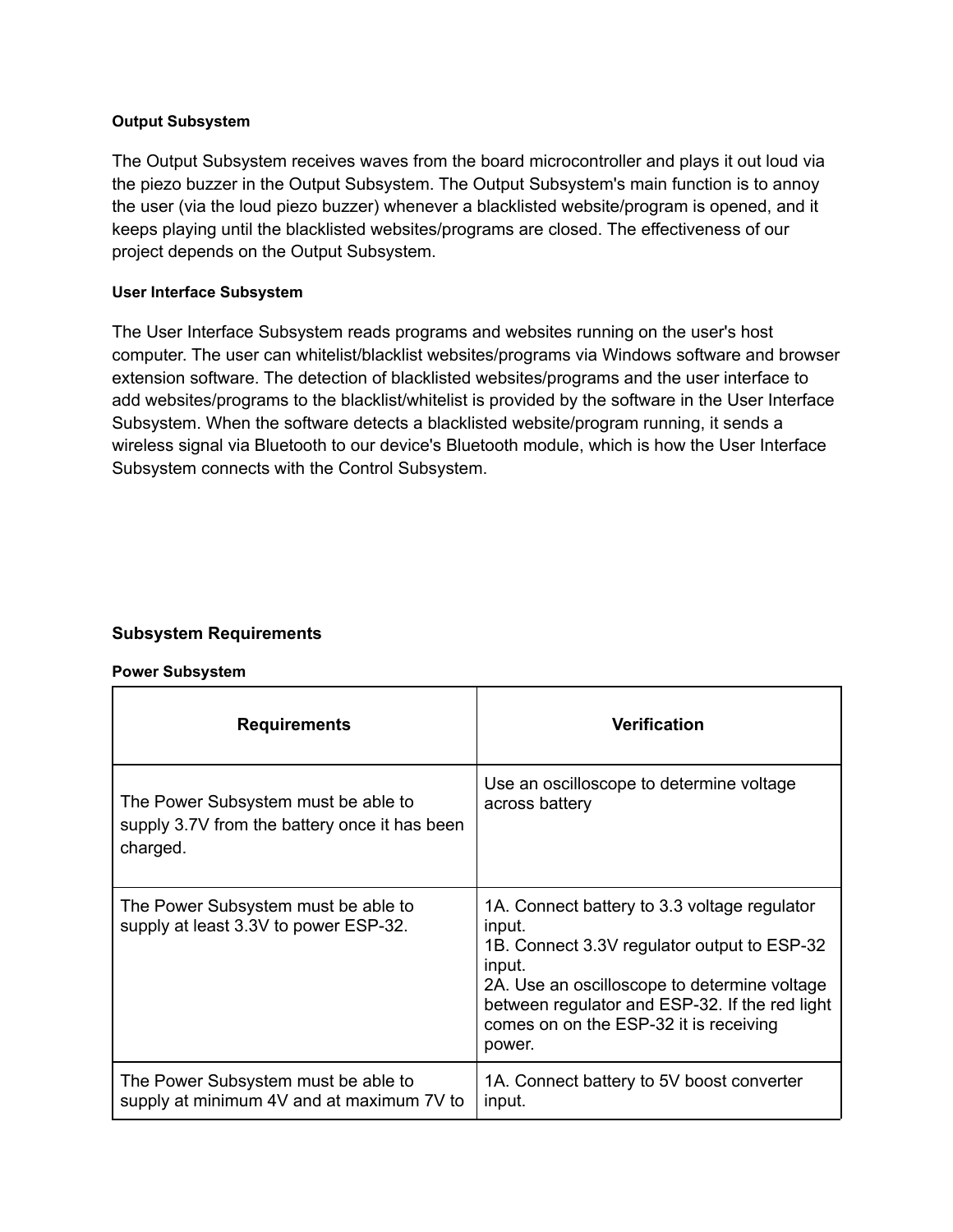| power the IR Sensor. Ideally should be<br>around 5V.                                                       | 1B. Connect boost converter output to IR<br>Sensor input.<br>2A. Use an oscilloscope to determine voltage<br>between boost converter and IR Sensor.                                                                                                                                                                 |
|------------------------------------------------------------------------------------------------------------|---------------------------------------------------------------------------------------------------------------------------------------------------------------------------------------------------------------------------------------------------------------------------------------------------------------------|
| The Power Subsystem must be able to<br>supply power to the device for at least 6<br>hours on a full charge | 1A. Charge the device battery fully using<br>microUSB. 1B. Connect device to host<br>computer and use normally, visiting at least<br>one blacklisted site an hour. 1C. Determine<br>what time the battery stops being sufficient to<br>power the system by monitoring when the<br>device does not continue working. |

#### **Control Subsystem**

| <b>Requirements</b>                                                                                                                                             | <b>Verification</b>                                                                                                                                                                                                                                                                      |
|-----------------------------------------------------------------------------------------------------------------------------------------------------------------|------------------------------------------------------------------------------------------------------------------------------------------------------------------------------------------------------------------------------------------------------------------------------------------|
| The Control Subsystem must be able to<br>receive a bluetooth signal sent from a host<br>computer to the bluetooth module                                        | Connect bluetooth module to correct power<br>and connect with computer. Send training<br>data through bluetooth and verify at the<br>bluetooth module data pin that data was<br>received using a microcontroller program to<br>display output.                                           |
| ESP32 must be able to interpret the signal<br>received by the Bluetooth module to turn<br>on/off output                                                         | Connect bluetooth module to correct power<br>and connect with computer. Write<br>microcontroller code that uses data sent by<br>the host computer through bluetooth to turn<br>on and off an LED.                                                                                        |
| ESP32 must be able to control how long it<br>sends a square wave to the buzzer such that<br>it turns on and off in 3 minute intervals                           | After coding the behavior, open a banned<br>application. As soon as the buzzer starts<br>buzzing, time the duration of the sound. After<br>it stops, time the duration up until it starts<br>buzzing again. Compare the times to see if<br>they are within $\pm$ 5 seconds of 3 minutes. |
| IR sensors must be able to give distinct<br>voltages for something being about 6 inches<br>from it and for nothing being in front of it for at<br>least 2 feet. | After the IR sensor has adequate power, read<br>the voltage at the output pin and verify that it<br>is distinct for the IR sensor with a person<br>standing 6 inches from it and nothing being in<br>front of it.                                                                        |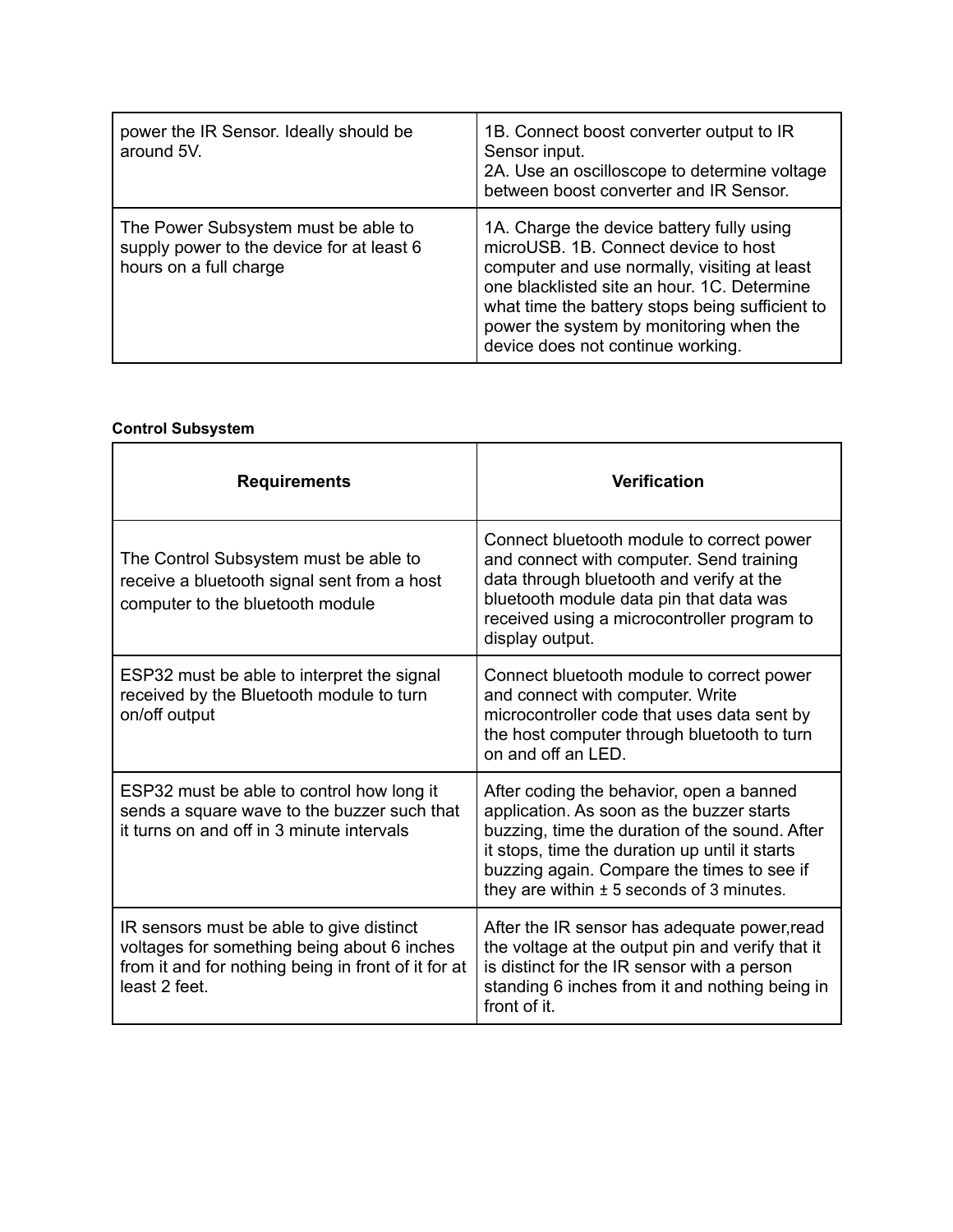### **Output Subsystem**

| <b>Requirements</b>                                                                                                                                            | <b>Verification</b>                                                                                                                                         |  |
|----------------------------------------------------------------------------------------------------------------------------------------------------------------|-------------------------------------------------------------------------------------------------------------------------------------------------------------|--|
| ESP32 must be able to send a 1000 Hz<br>square wave to the buzzer                                                                                              | Load code to produce the wave on the<br>ESP32 and run it while using an oscilloscope<br>to verify that the wave is of the correct form<br>and within ±50Hz. |  |
| The piezo buzzer must be able to output a<br>noise of about 40dB-60dB whenever the<br>board microcontroller sends a 1000 Hz<br>square wave to the piezo buzzer | Once the square wave has been verified, wire<br>that wave into the input of the buzzer and<br>measure the sound using a decibel sensor.                     |  |

#### **User Interface Subsystem**

| <b>Requirements</b>                                                                                                                                                                               | <b>Verification</b>                                                                                                                                                                                                                                                                                 |
|---------------------------------------------------------------------------------------------------------------------------------------------------------------------------------------------------|-----------------------------------------------------------------------------------------------------------------------------------------------------------------------------------------------------------------------------------------------------------------------------------------------------|
| The User Interface Subsystem must be able<br>to allow a user to add/remove<br>applications/websites to a blacklist/whitelist<br>managed by the browser extension software<br>and Windows software | 1A. Use the interface to add and remove<br>websites from the blacklist/whitelist, 1B. Visit<br>those sites and check if the device is<br>performing the appropriate action.                                                                                                                         |
| The User Interface must be able to detect<br>what applications and websites are<br>running/open                                                                                                   | 1A. Give a list of applications and websites to<br>the program to check. 1B. Make sure that<br>some are open and the others are closed. 1C<br>Read the program's output and verify that it is<br>correct about which programs are open and<br>closed.                                               |
| The User Interface must be able to send a<br>'start'/'stop' signal via Bluetooth to the ESP32                                                                                                     | 1A. Code the ESP32 to be able to interpret<br>data from the host computer. 1B. Send<br>signals from the host computer to the device<br>over bluetooth and verify that the ESP32 can<br>discern between the two signals 'start' and<br>'stop' (which can be any arbitrary signal such<br>as 0 or 1). |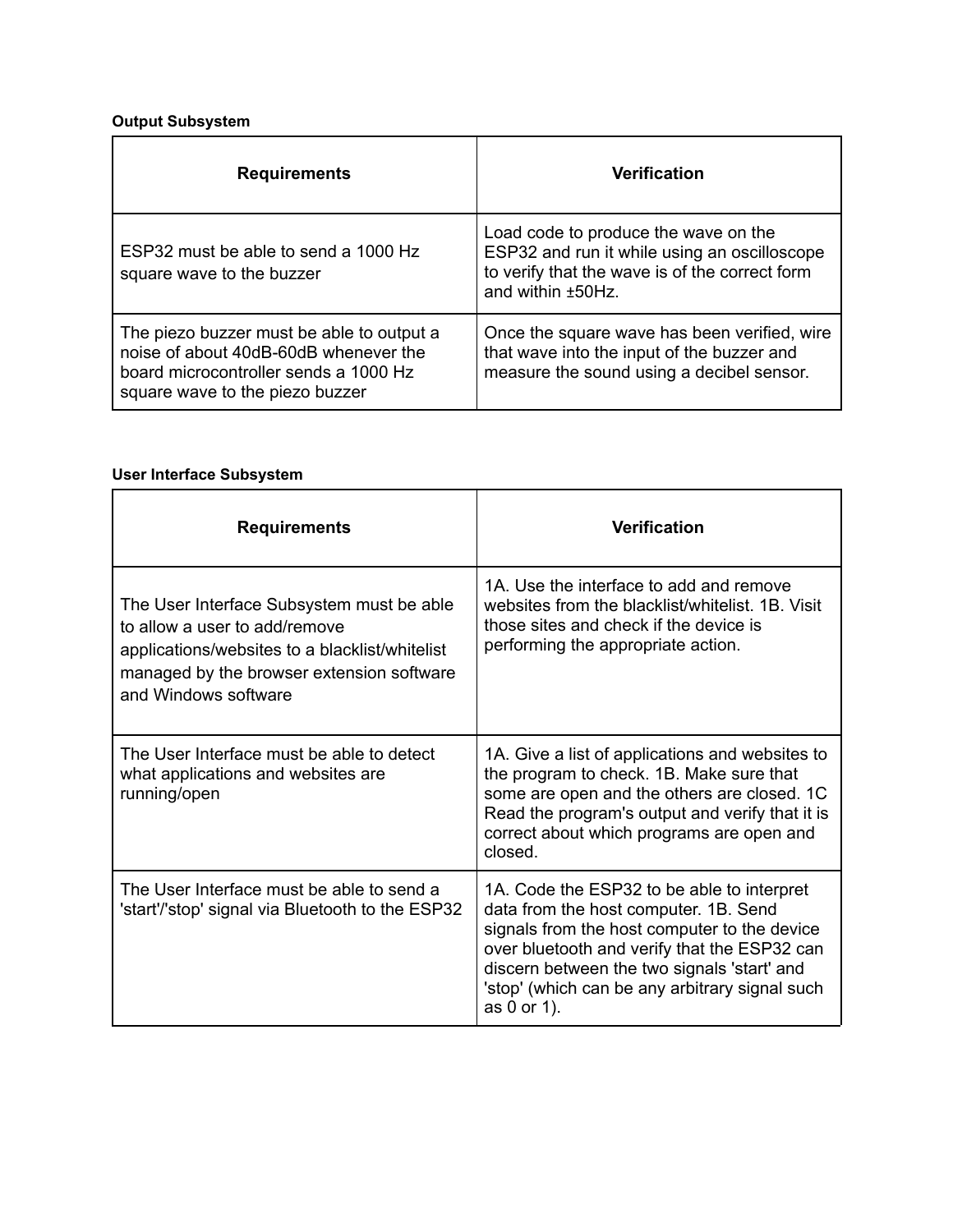#### **Tolerance Analysis**

The battery power is one area of tolerance that is important for our design because if the battery life is not sufficient, users will not be satisfied. On the other hand if the battery we use is too large then it will cause the device to be heavier than necessary which hinders the user. To get the total lifetime of the battery under the designs current parts we need to determine  $I_{total}$  which is the total current draw on the battery as well as its voltage  $V_{cc}$  and C the total mWh of the battery. Then we can use the equation, Battery Life =  $(I_{total} * V_{cc})/C$ . We also use a linear voltage regulator between the battery and the bluetooth module which has an input voltage of 3.7V and an output of 3.3V. This ratio 3.3 / 3.7 gives us the efficiency of the regulator and will determine the power supplied by the battery of the bluetooth module.

As retrieved from data sheets and research, the bluetooth module will draw about 30mA of current in the worst case scenario and since it is behind the regulator its effective power drawn from the battery would be  $(3.3 * 30) * (3.3 / 3.7) = 88.3$  mW. The microcontroller and buzzer will draw 8mA and as much as 10mA respectively, so their effective powers will be  $(8 * 3.3) =$ 26.4mW and (10 \* 3.3) = 33mW. The total power drawn from the battery by these components will be 147.7mW and given that the battery is rated at 1295mWh at full charge, our device should be able to run for 1295mWh / 147.7mW =  $\sim$ 8.75 hours. This is a good amount of time that will allow the user to use it for just about as long as work day without having to charge.

## **Cost and Schedule**

| Part                                                                  | <b>Manufactur</b><br>er       | <b>Units</b><br><b>Required</b> | <b>Retail</b><br>Cost<br>(\$) (per<br>unit) | <b>Bulk Purchase</b><br>$Cost( $)$ (per<br>unit in orders of<br>1,000 units) | <b>Actual</b><br>$Cost($ \$) |
|-----------------------------------------------------------------------|-------------------------------|---------------------------------|---------------------------------------------|------------------------------------------------------------------------------|------------------------------|
| <b>LD1117V33 IC REG</b><br><b>LINEAR 3.3V 800MA</b><br>TO220AB [15]   | <b>STMicroelec</b><br>tronics | 1                               | 0.84                                        | 0.37030                                                                      | 0.37030                      |
| 1051330001 CONN<br><b>RCPT USB2.0</b><br>MICRO B SMD [1]              | Molex                         | 1                               | 1.17                                        | 0.70762                                                                      | 0.70762                      |
| XZM2CYK54WA-8<br><b>LED YELLOW</b><br><b>CLEAR CHIP SMD</b><br>$[21]$ | SunLED                        |                                 | 0.57                                        | 0.19180                                                                      | 0.19180                      |
| XZDGK54W-8 LED<br><b>GREEN CLEAR</b><br>CHIP SMD [20]                 | SunLED                        |                                 | 0.67                                        | 0.18508                                                                      | 0.18508                      |

### Parts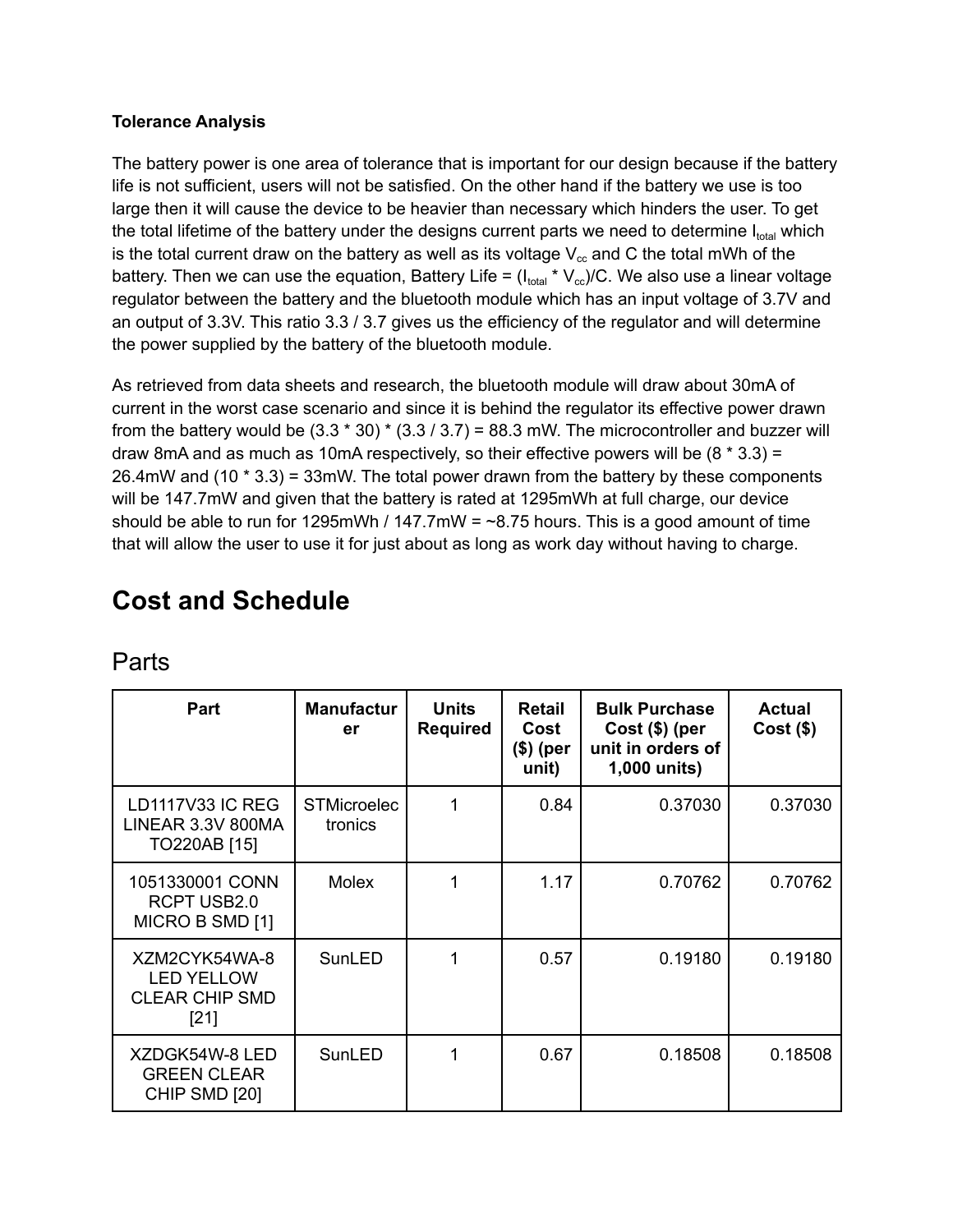| MCP73831T-2ACI/O<br>T IC BATT CNTL<br><b>LI-ION 1CEL</b><br>SOT23-5 [17]    | Microchip<br>Technology                               | 1              | 0.76   | 0.69    | 0.69    |
|-----------------------------------------------------------------------------|-------------------------------------------------------|----------------|--------|---------|---------|
| UM3429S STEP UP<br>DC DC CONVERTER<br>$[18]$                                | Union<br>Semiconduc<br>tor $(HK)$<br>Limited          | $\mathbf{1}$   | 0.4175 | 0.38    | 0.38    |
| 258 BATTERY<br>LITHIUM 3.7V 1.2AH<br>$[3]$                                  | Adafruit<br>Industries<br><b>LLC</b>                  | 1              | 9.95   | 9.95    | 9.95    |
| GP2Y0A21YK0F<br><b>SENSOR OPTICAL</b><br>10-80CM ANALOG<br>$[13]$           | SHARP/Soc<br>le<br>Technology                         | 1              | 13.50  | 6.63307 | 6.63307 |
| 1739 BUZZER<br>PIEZO 12V 30MM<br>FLANGE [2]                                 | Adafruit<br>Industries<br><b>LLC</b>                  | 1              | 0.95   | 0.95    | 0.95    |
| ANT11SEBQE<br><b>SWITCH TOGGLE</b><br><b>SPDT SOLDER</b><br><b>SEAL</b> [5] | <b>CIT Relay</b><br>and Switch                        | 1              | 1.69   | 1.12167 | 1.12167 |
| ERJ-HP6F4700V<br><b>RES 470 OHM 1%</b><br>1/2W 0805 [8]                     | Panasonic<br>Electronic<br>Component<br>${\mathbb S}$ | $\overline{2}$ | 0.40   | 0.05558 | 0.11116 |
| ERJ-HP6J222V RES<br>2.2K OHM 5% 1/2W<br>0805 [10]                           | Panasonic<br>Electronic<br>Component<br>s             | 1              | 0.27   | 0.03690 | 0.03690 |
| ERJ-P06J204V RES<br><b>SMD 200K OHM 5%</b><br>1/2W 0805 [11]                | Panasonic<br>Electronic<br>Component<br>s             | 1              | 0.13   | 0.01980 | 0.01980 |
| ERJ-6ENF1504V<br>RES SMD 1.5M OHM<br>1% 1/8W 0805 [9]                       | Panasonic<br>Electronic<br>Component<br>s             | 1              | 0.10   | 0.01512 | 0.01512 |
| LQM21PN4R7MGHL<br>FIXED IND 4.7UH<br>1.2A 275MOHM SMD                       | Murata<br>Electronics                                 | 1              | 0.29   | 0.11684 | 0.11684 |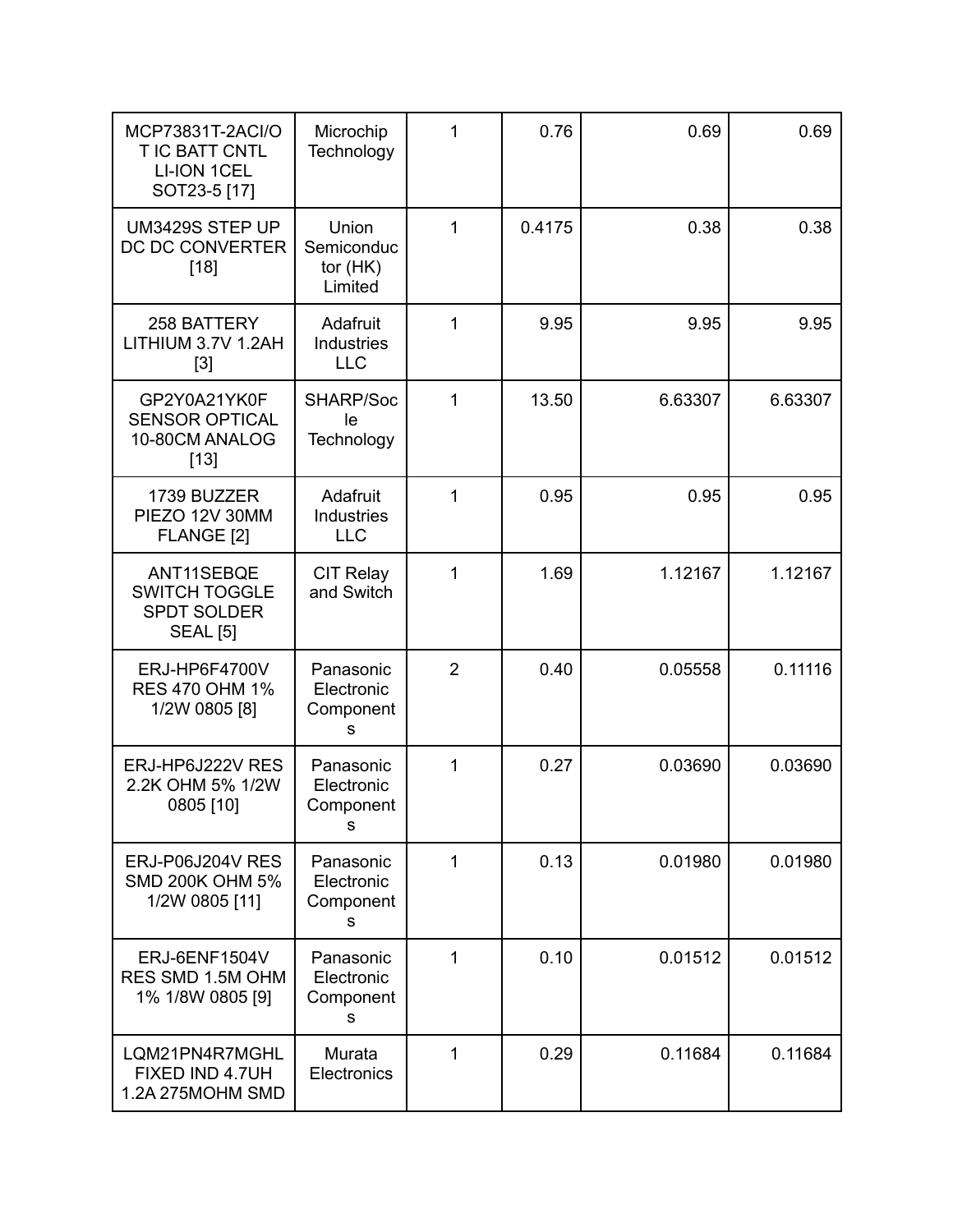| [16]                                                                  |                           |   |       |         |          |
|-----------------------------------------------------------------------|---------------------------|---|-------|---------|----------|
| C2012X7R1A106K12<br>5AE CAP CER 10UF<br>10V X7R 0805 [6]              | <b>TDK</b><br>Corporation | 4 | 0.44  | 0.11495 | 0.4598   |
| ESP32-DEVKITC-32<br><b>U EVAL BOARD FOR</b><br>ESP-WROOM-32<br>$[12]$ | Espressif<br>Systems      |   | 10.00 | 10.00   | 10.00    |
| <b>Total Cost:</b>                                                    |                           |   |       |         | 31.93916 |

### Labor

We are basing our analysis on the formula: (\$/hour) x 2.5 x (hours to complete). Using a conservative estimate of \$25 per hour and about 80 hours to complete, each team member would cost \$5,000. And since we have a total of 3 team members, the total cost for labor is \$15,000.

## Grand Total

Total cost including parts and labor per 1,000 units is \$46,939.16.

### **Schedule**

Week 1

- Finish design document
- Complete rough draft of PCB design and parts layout
- Start high-level software design

#### Week 2

- Start and finish rough draft of PCB design in CAD
- Order all parts
- Start creating software for Windows and Chrome extension

Week 3

- Finalize PCB CAD design and order PCB
- Continue working on software functionality for Windows and Chrome extension software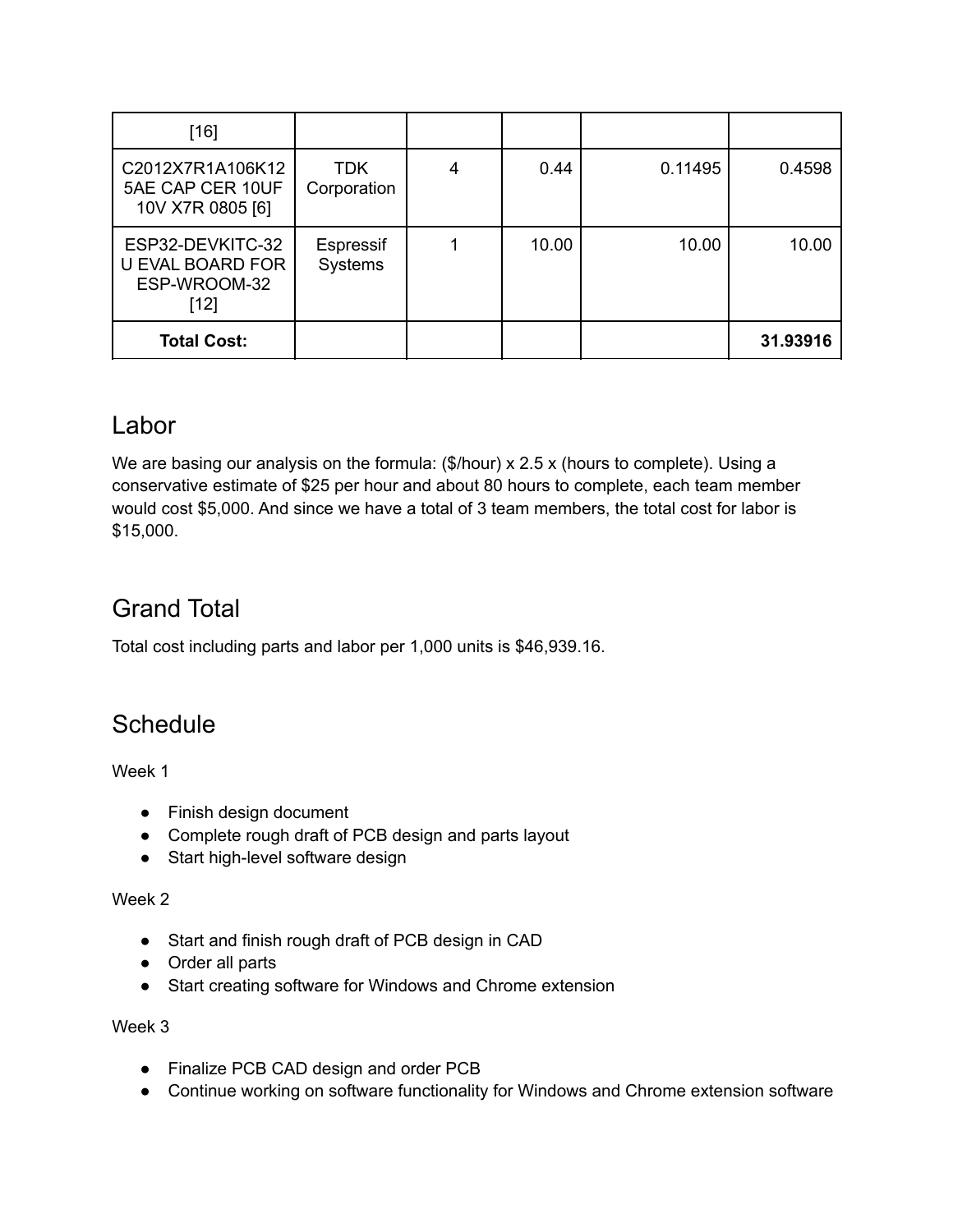● Start breadboard prototyping the device

#### Week 4

- Continue working on software functionality for Windows and Chrome extension software
- Test basic functionality of all parts
- Solder parts to PCB

#### Week 5

- Finish software functionality for Windows and Chrome extension software
- Test Bluetooth functionality and pairing with host device

#### Week 6

- Start designing and creating software GUI
- Test Bluetooth signal reception from device and microcontroller response

#### Week 7

- Finish software GUI
- Begin testing device functionality

#### Week 8

- Finish testing device functionality
- Finalize software and the device

## **Ethics and Safety**

In the interest of following principle 1.2 of the ACM Code of Ethics, we will ensure that the possibility of being injured or harmed by our project is minimal by selecting a piezo buzzer with a low decibel range that match our requirements of being 40-60 dB as to not harm the ears of our users [3]. We hope to respect privacy and honor confidentiality of our users as stated in principles 1.6 and 1.7 by having users input the desired websites and programs to blacklist rather than automatically collecting data on the users browsing habits and having the device decide [1]. We will act in accordance with principle 2.9 by thoroughly testing and updating the functions of our device to make sure it works as intended, focusing on specifically making sure that the device is able to detect user-inputted websites and programs, and emitting a safe level of noise when doing so. In the same vein, we will ensure that this data remains secure so that there are no potential leaks of information of any kind. In order to follow the guidelines of the IEEE Code of Ethics, we will keep the safety, health, and welfare of the public as a top priority when designing our project [2]. Our project involves a lot of potentially dangerous electrical